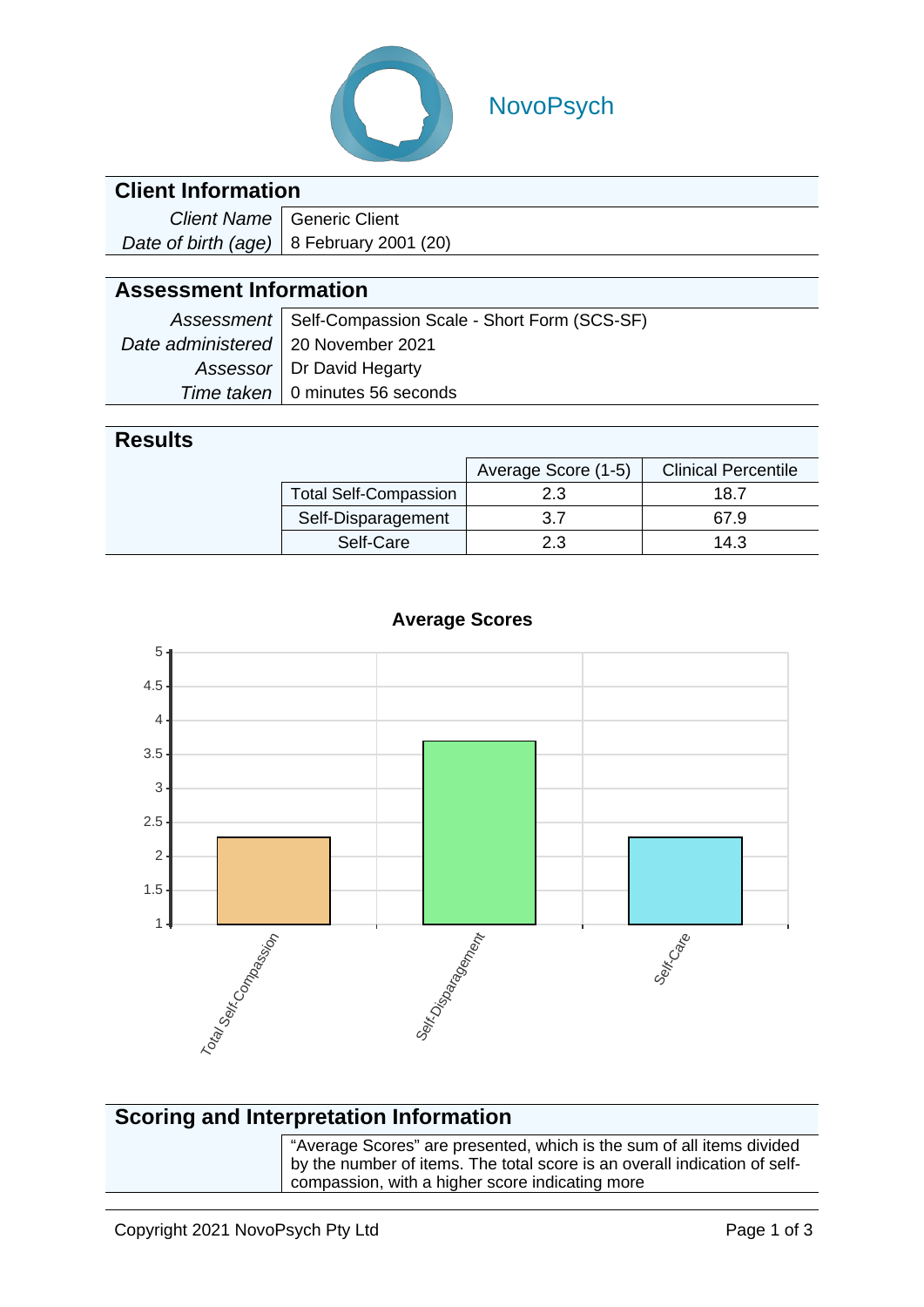

**Client Name** Generic Client

| Scoring and Interpretation Information (cont.) |                                                                                                                                                                                                                                                                                             |  |  |  |  |
|------------------------------------------------|---------------------------------------------------------------------------------------------------------------------------------------------------------------------------------------------------------------------------------------------------------------------------------------------|--|--|--|--|
|                                                | self-compassion.                                                                                                                                                                                                                                                                            |  |  |  |  |
|                                                | Two subscales are presented:<br>- Self-Disparagement (Items 1, 4, 8, 9, 11, 12): an indication of how<br>the client views themselves with regard to patience, connection,<br>approval, and judgment toward oneself. A higher score indicates<br>more self-disparagement and self-criticism. |  |  |  |  |
|                                                | - Self-Care (Items 2, 3, 5, 6, 7, 10): an indication of compassion and<br>how the client views themselves with regard to tenderness,<br>patience, and empathy. A higher score indicates more self-care and<br>self-compassion.                                                              |  |  |  |  |
|                                                | The total score is calculated by summing Self-Care and the inverse<br>of the Self-Disparagement score. High levels of Total Self<br>Compassion are characterised by high Self-Care and low Self-<br>Disparagement.                                                                          |  |  |  |  |
|                                                | Norms are presented in comparisons to a clinical group with no<br>previous suicidal ideation (Hayes et al., 2016). A percentile of 50<br>indicates an average level of self-compassion, self-disparagement,<br>or self-care compared to people seeking psychotherapy.                       |  |  |  |  |

|                | <b>OUGHT HOODOHOOD</b>                                                                             |              |                |   |                |                  |
|----------------|----------------------------------------------------------------------------------------------------|--------------|----------------|---|----------------|------------------|
|                |                                                                                                    | Almost Never | 2              | 3 | 4              | Almost<br>Always |
| 1              | When I fail at something important<br>to me I become consumed by<br>feelings of inadequacy.        | 5            | 4              | 3 | $\overline{2}$ |                  |
| 2              | I try to be understanding and patient<br>towards those aspects of my<br>personality I don't like.  |              | $\mathbf{2}$   | 3 | 4              | 5                |
| 3              | When something painful happens I<br>try to take a balanced view of the<br>situation.               |              | $\mathbf{2}$   | 3 | Δ              | 5                |
| 4              | When I'm feeling down, I tend to<br>feel like most other people are<br>probably happier than I am. | 5            | 4              | 3 | $\overline{2}$ |                  |
| 5              | I try to see my failings as part<br>of the human condition.                                        |              | $\mathbf{2}$   | 3 | 4              | 5                |
| 6              | When I'm going through a very<br>hard time, I give myself the<br>caring and tenderness I need.     |              | $\overline{2}$ | 3 | Δ              | 5                |
| $\overline{7}$ | When something upsets me I try<br>to keep my emotions in balance.                                  |              | $\overline{2}$ | 3 | 4              | 5                |
| 8              | When I fail at something that's<br>important to me, I tend to feel<br>alone in my failure.         | 5            | 4              | 3 | $\overline{2}$ |                  |
| 9              | When I'm feeling down I tend to<br>obsess and fixate on everything<br>that's wrong.                | 5            | 4              | 3 | 2              |                  |

## **Client Responses**